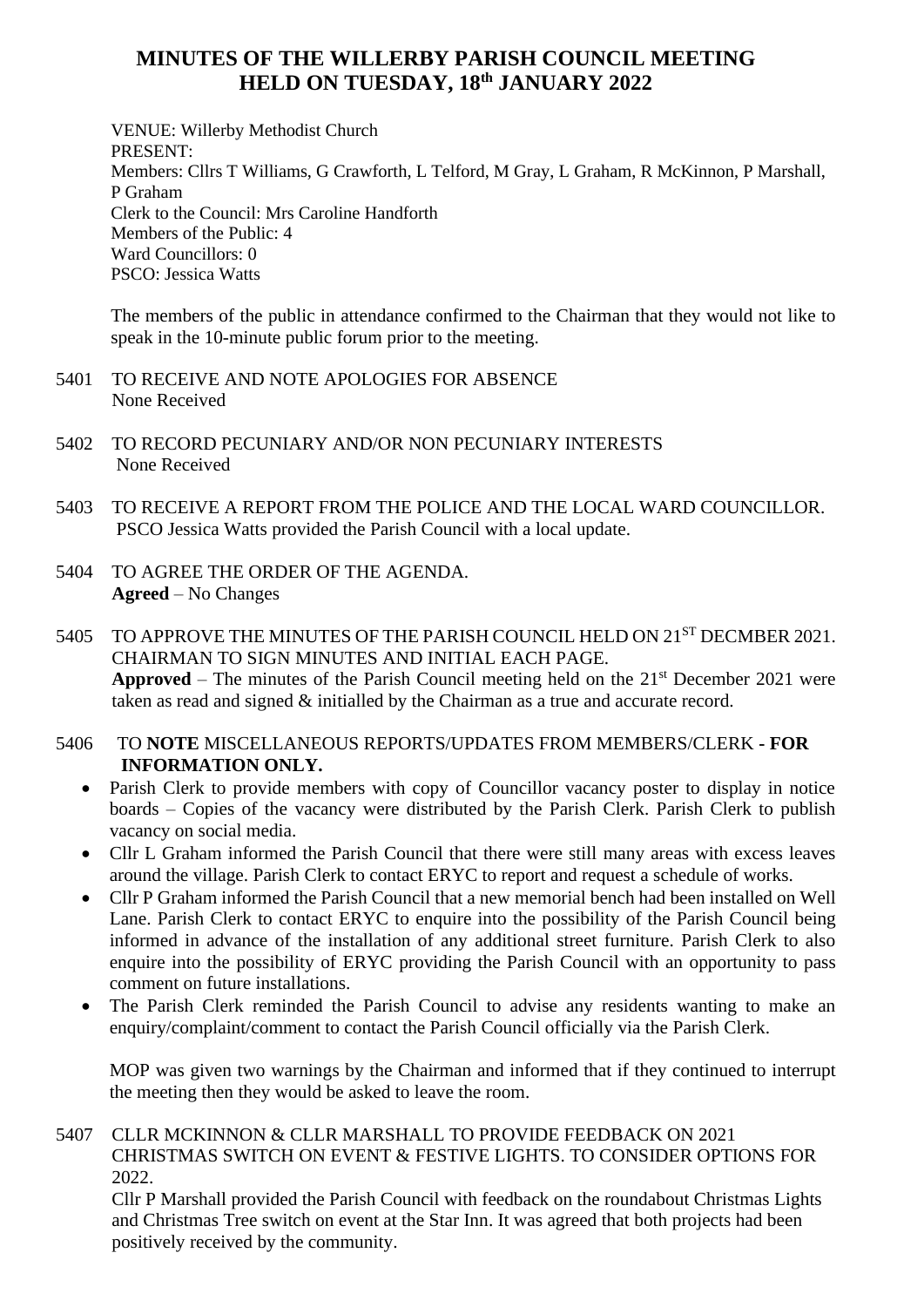Cllr P Graham expressed his disapproval to the location of the tree and event as he felt that the project subsidised a private business. Cllr P Graham was asked to provide evidence of this at the next Parish Council meeting. Cllr P Graham stated that the full Parish Council were not involved in the purchase of the 2019 village Christmas tree. The Parish Clerk confirmed that all purchases and costings had been approved by the Parish Council at a Full Council meeting in November 2019 in which Cllr P Graham was in attendance. Parish Clerk to provide all members with a copy of the minutes from November 2019 to confirm that the correct procedures were followed and documented by the Parish Council. It was noted that the minutes from November 2019 were also available to view on the Parish Council website.

The Parish Council discussed alternative options for a Christmas event and tree location. Cllr M Gray informed the Parish Council that other Christmas tree locations had been considered in 2019, but none of them proved suitable or viable. It was agreed that if a member wanted to put forward an alternate proposal for a village Christmas tree location/event then they were to present a full plan of proposal/location to the Parish Council for consideration in March. Parish Clerk to add to agenda for March's meeting for consideration/approval.

- 5408 TO APPROVE PARISH CLERK HOLIDAY DATES: MONDAY 11TH APRIL 2022 – MONDAY 25TH APRIL 2022 MONDAY 30TH MAY 2022 – MONDAY  $6^{TH}$  JUNE 2022 MONDAY 22ND AUGUST 2022 – MONDAY 5TH SEPTEMBER 2022 **Approved**
- 5409 TO RESOLVE TO ADOPT EAST RIDING OF YORKSHIRE TOWN AND PARISH COUNCIL CHARTER.

**Resolved –** The Parish Council resolved to adopt the East Riding of Yorkshire Town and Parish Council Charter. The Charter was signed by the Chairman and Parish Clerk.

5410 TO CONFIRM MEMBERS ATTENDANCE AT THE ERYC COMMUTED SUMS PLAQUE PRESENTATION AND PHOTOGRAPH AT 10AM ON FRIDAY 28TH JANUARY 2022 AT THE PLAYPARK.

The Parish Clerk informed the Parish Council that a photograph to accompany a press release and plaque presentation was requested by ERYC. Cllrs G Crawforth, L Telford, M Gray & L Graham & P Marshall confirmed that they will attend. Parish Clerk to contact ERYC to confirm.

5411 TO RECEIVE A REPORT ON THE YOUNG CHILDREN'S PLAYGROUND. Cllr G Crawforth provided the Parish Council with a report on the playpark and confirmed that there were no current issues. Cllr G Crawforth informed the Parish Council that Shade Sail would be added to the monthly report and that a quotation for the playpark edging had been requested from Alex at Grounds and Gardens. Cllr L Graham informed the Parish Council that the planters were starting to develop.

5412 TO PRESENT A REPORT ON ACCOUNTS TO THE END OF DECEMBER AND APPROVE THE SCHEDULE OF PAYMENTS FOR JANUARY. CHAIRMAN & RFO TO SIGN SCHEDULE OF PAYMENTS.

**Approved.** The Parish Clerk confirmed that balance of the Current Account stands at £40,429 with £3,150 in the Reserve account. Payments this month include HMRC PAYE  $3<sup>rd</sup>$  quarter payment, payment to Lite Ltd for the supply, delivery, installation, decoration and removal of village Christmas tree, payment to Lite Ltd for the design, supply, installation and removal of roundabout festive lights, payment to Lite Ltd for the refurbishment of "Merry Christmas Willerby" sign to make it safe for low level installation, and final payment to A&S Landscape for the Shade Sail installation. The Parish Clerk informed the Parish Council that a payment claim form had been submitted to ERYC Commuted sums for £9,295.

5413 TO CONFIRM THE DATE AND TIME OF THE NEXT PARISH COUNCIL MEETING TUESDAY 22ND FEBRUARY 2022, AT THE METHODIST CHURCH BUILDING FROM 7PM